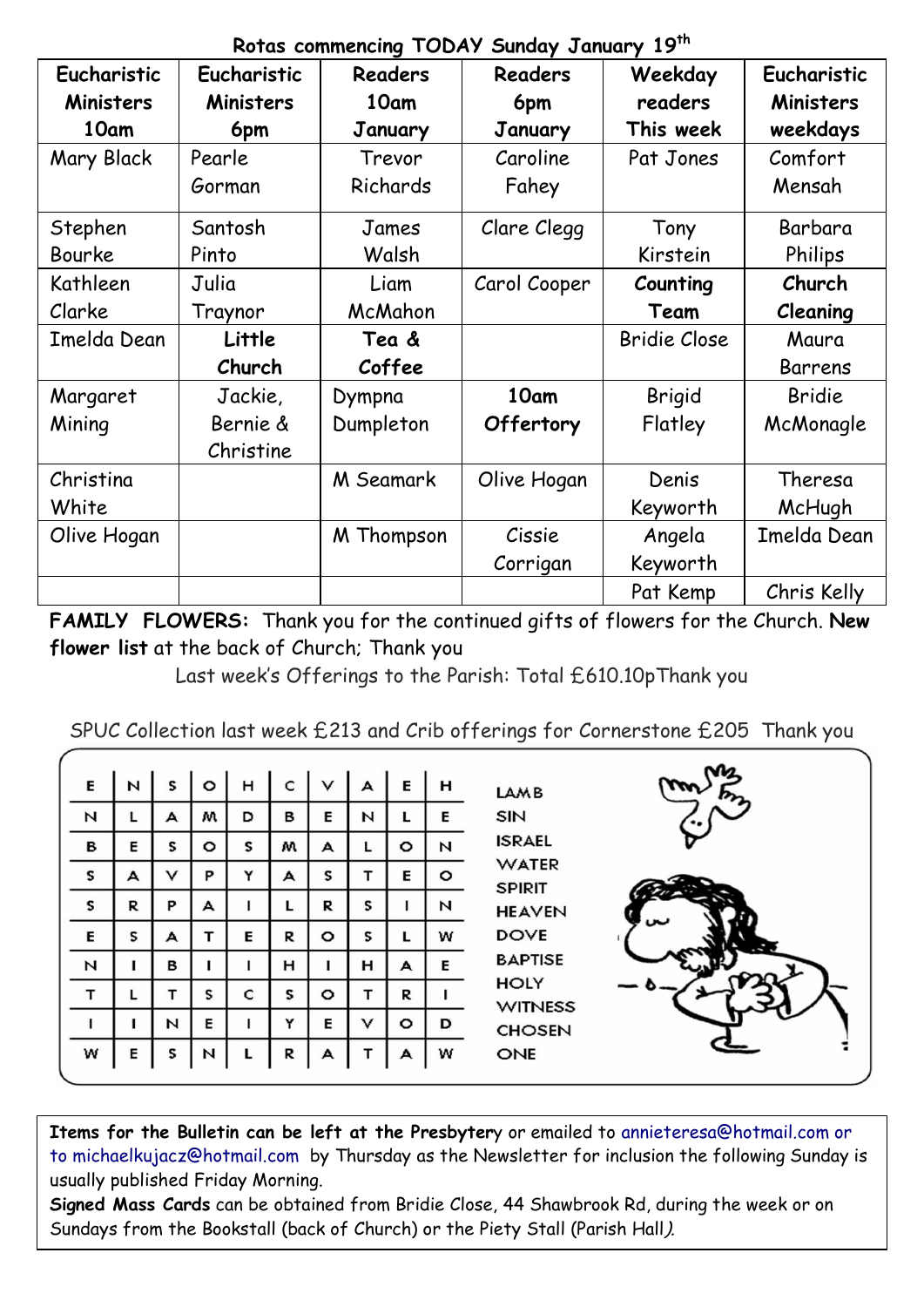

## ST. BERNARD'S PARISH BULLETIN

## **Second Sunday in Ordinary Time Sunday 19 th January 2014**

**Parish Priest** Mgr. Michael J Kujacz: Assistant Fr. Michael Job



**Address** St. Bernard's R C Church, Burnage Lane, Manchester M19 1DR **Telephone**0161 432 3628 **Website** [http://stbernards-burnage.homeip.net](http://stbernards-burnage.homeip.net/)

**CHRISTIAN UNITY WEEK**

2<sup>nd</sup> Sunday MASS 7/ Creed 12 Apostles; Sunday P.125 Eucharistic Prayer 3 (p28) Hymns 346, 26, 641, 160, 376



Today John the Baptist points to Jesus as the Lamb of God, who takes away the sins of the world, this in itself seems to be a wonderful example of what our task should be as we live the life of faith. It is also a good place to acknowledge the continuing witness that can and must be made by Churches working together. Here in Burnage there is a good tradition of the Churches praying along side and working with each other; it is my hope that their initiative on the Food Bank will bear much fruit in our Community, and will be a source of great blessings. Understanding and respect for each other must always be the goals of our unity work; the days of hatred and hurt must be put aside so that the healing power and grace of God can draw us ever closer together in his love. If this is true of the Churches in Burnage; then let it be true among each one of us. Our lives must be a witness to the presence of Jesus, they should be a sign post to others, that we have something precious, a something precious we are willing to share with others. O yes there may be times of rejection, but if we are trying to walk in the footsteps of the Lord, we should not be surprised by that, but rather follow his example and as we are reminded in the Stations of the Cross, get up and get on with the Journey even if Calvary is our destination. It is a great witness to work together not only as Churches but especially as a Family Parish, the more we do so the more Jesus is seen and known. **Pope Francis Tweet**; No elderly person should be like an "exile" in our families. The elderly are a treasure for our society. *2014 Year of Our Parish*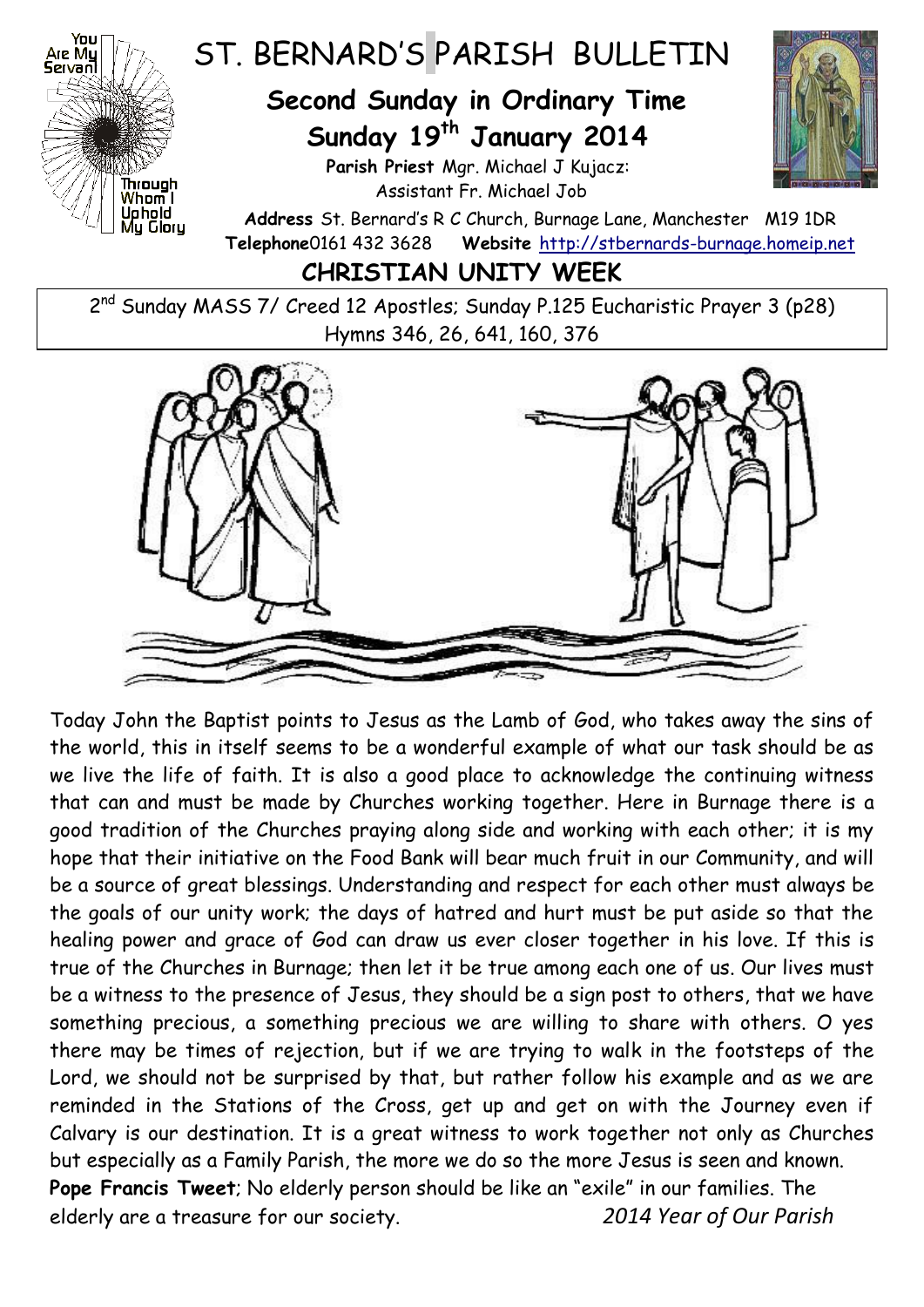## **THE HOLY FATHER'S INTENTIONS (January)**

**General Intention:** That all may promote authentic economic development that respects the dignity of all peoples.

**Missionary Intention:** That all may promote authentic economic development that respects the dignity of all peoples.

| Sunday      | 19 <sup>th</sup> January    | 2 <sup>nd</sup> Sunday of | 10.00am   | Mass            |
|-------------|-----------------------------|---------------------------|-----------|-----------------|
|             |                             | Ordinary time             | 6.00pm    |                 |
|             |                             |                           |           |                 |
| Monday      | 20 <sup>th</sup> January    | Requiem:                  | 10.00am   | Mass            |
|             |                             | Mary Holohan              |           |                 |
| <b>CTIB</b> |                             | St. Nicholas              | 7-30pm    |                 |
| Tuesday     | 21st January                | St. Agnes                 | $6-7$ pm  | Exposition      |
|             |                             |                           | 7pm       | Mass            |
| <b>CTIB</b> |                             | Family Church             | 7am       |                 |
| Wednesday   | 22 <sup>nd</sup> January    | Mass of the               | $9-30$ am | Mass            |
|             |                             | day                       |           |                 |
| <b>CTIB</b> |                             | Christ Church             | 11am      |                 |
| *Thursday   | $23^{\text{rd}}$<br>January | Class Mass                | 9-30am    | Mass            |
|             |                             |                           |           |                 |
| <b>CTIB</b> | Morning Prayer              | St. Bernard's*            | *7-30am*  |                 |
| Friday      | 24 <sup>th</sup> January    | St. Francis de            | 9-30am    | Mass            |
|             |                             | Sales                     |           |                 |
| <b>CTIB</b> |                             | St. Margaret              | 12 Noon   |                 |
| Saturday    | 25 <sup>th</sup> January    | Conversion of             | 11-12noon | Exposition &    |
|             | Feast                       | St. Paul                  |           | Confessions     |
|             | Prayer                      |                           | 12 Noon   | Mass            |
| <b>CTIB</b> | Breakfast                   | Christ Church             | 8-30am    | (With Local MP) |
| Sunday      | 26 <sup>th</sup> January    | 3rd Sunday of             | 10.00am   | Mass            |
|             |                             | Ordinary time             | 6.00pm    |                 |
| CTIB        |                             | Christ Church             | 4pm       |                 |

+ I offer our prayers and sympathy to the families and friends of Patricia Diamond and Kathleen Morrison who have died, may they rest in the peace of the Lord+

**Masses received this week:** Special Intentions, Catherine Moston & Esther Grace, Dec. Thomason & Hyman Families, Brian Leath, Rita Gourney, Kathleen Dinan, Margaret & John Walsh, Sinah Kelly, Eileen Kenny, Margo Tiszley, Simon Kelly, Eddie O'Callaghan, Willie Flatley.

**Sick;** please commend to your prayers the sick and housebound of the Parish especially, , Maximus John Paul Payne(baby), Daniel, Martin, Sarah, Audrey Doona, Michael Doyle, Jacob Bannister, Simon Kelly, John Doona, Margaret Keable, Cissie Corrigan, Ruth Sivori, Pat Preston, Marcella McNevin, Sheila MacCrimmon, Carolyn Smith, Pat Reid,